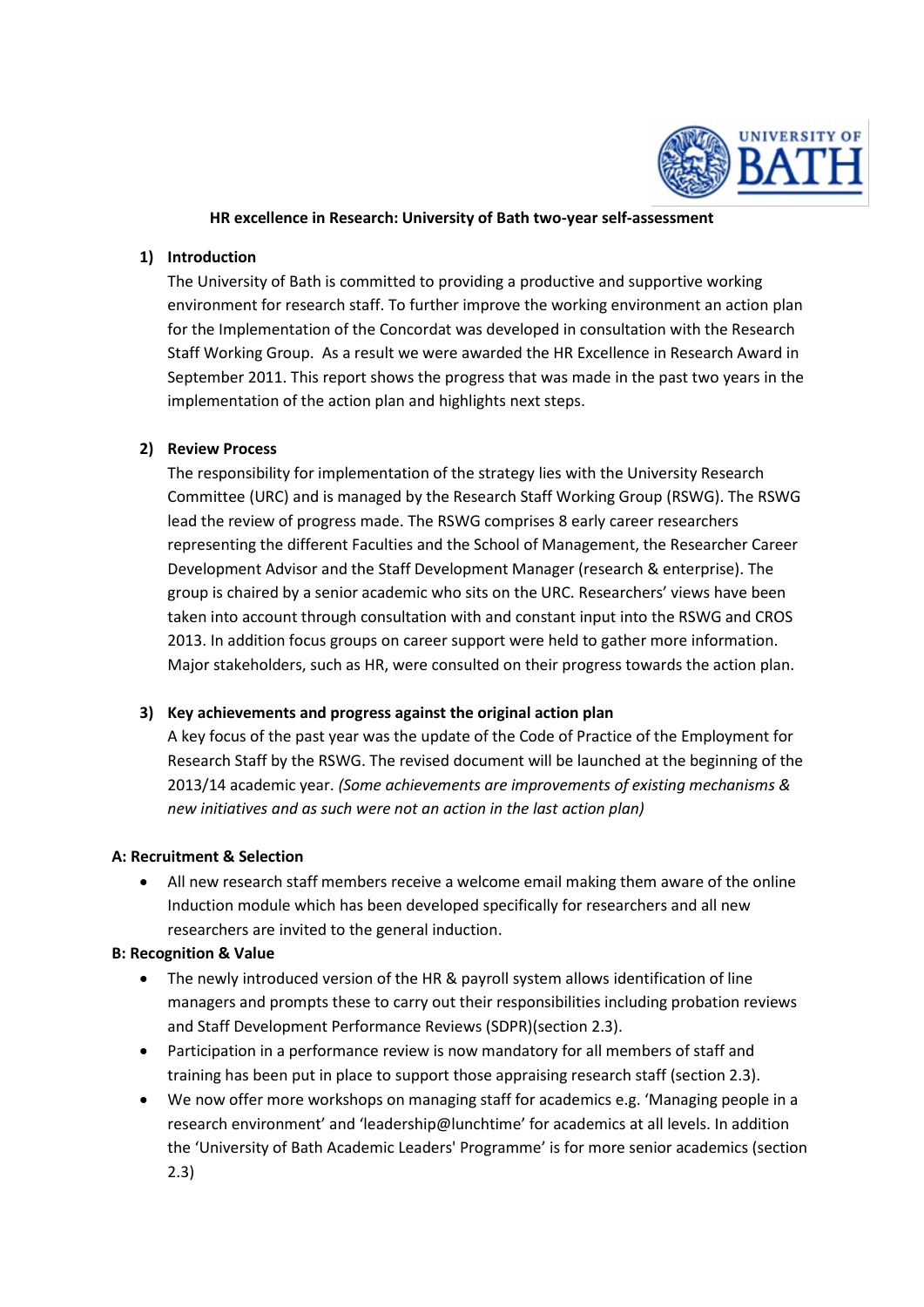- Sessions for academics to support the career development of their researchers have been offered (section 2.3).
- To ensure recognition of researchers the contribution pay policy has been revised and Heads of Departments have been encouraged to nominate research staff if appropriate (section 2.6)
- The University is in the process of updating its 'Career Progression in the Education & Research Job Family' document and the new version will contain information on promotion and regarding for research staff (section 2.6 & 3.5).

# **C: Support and Career Development**

- The Code of Practice for the Employment of research staff has been updated by the RSWG (section 3.1). At the same time HR has jointly with Research development &Support Office (RDSO) developed guidance on effectively managing researchers (section 4.10). This is available online.
- Mentoring circles to support researchers were successfully piloted in the Faculty of Science (section 3.8) and will now be rolled out.
- By visiting all departmental staff meetings the Researcher Development Unit has reminded Academics and research staff of the importance of taking part in development opportunities and the offer here at Bath. In addition research staff are encouraged to run training sessions for our PGSkills programme after receiving training (section 4.12)
- The Faculty of Engineering & Design has set up a Fellowship Academy to support promising researchers in developing fellowship proposals. The Research Development & Support Office has started to recruit and support cohorts of researchers to the ESRC Future Leaders Award.

# **E: Diversity & Equality**

 The University is preparing its submission for the Athena Swan Bronze award. Various individual departments have started the process of considering an application.

# **F: Implementation and review**

 We have run CROS in 2011 and 2013 with above average response rates. As a response to CROS 2013 we have run career development focus groups with research staff to determine the further interventions they want to support their career development. We also regularly request feedback from researchers individually and through the RSWG.

# **4) Next steps and the focus of the implementation for the next two years**

The future actions points have been decided as a result of CROS 2013, career focus groups, individual conversations with researchers and academics as well as the revision of the Code of Practice for the Employment by the RSWG:

- a) Supporting the effective induction of research staff:
- Consultations and results from CROS 2013 show that Induction on departmental and faculty level still needs to be improved. This will be done by reminding Heads of Departments to appoint Departmental Research Staff Coordinators whose responsibility it is to support departmental induction.